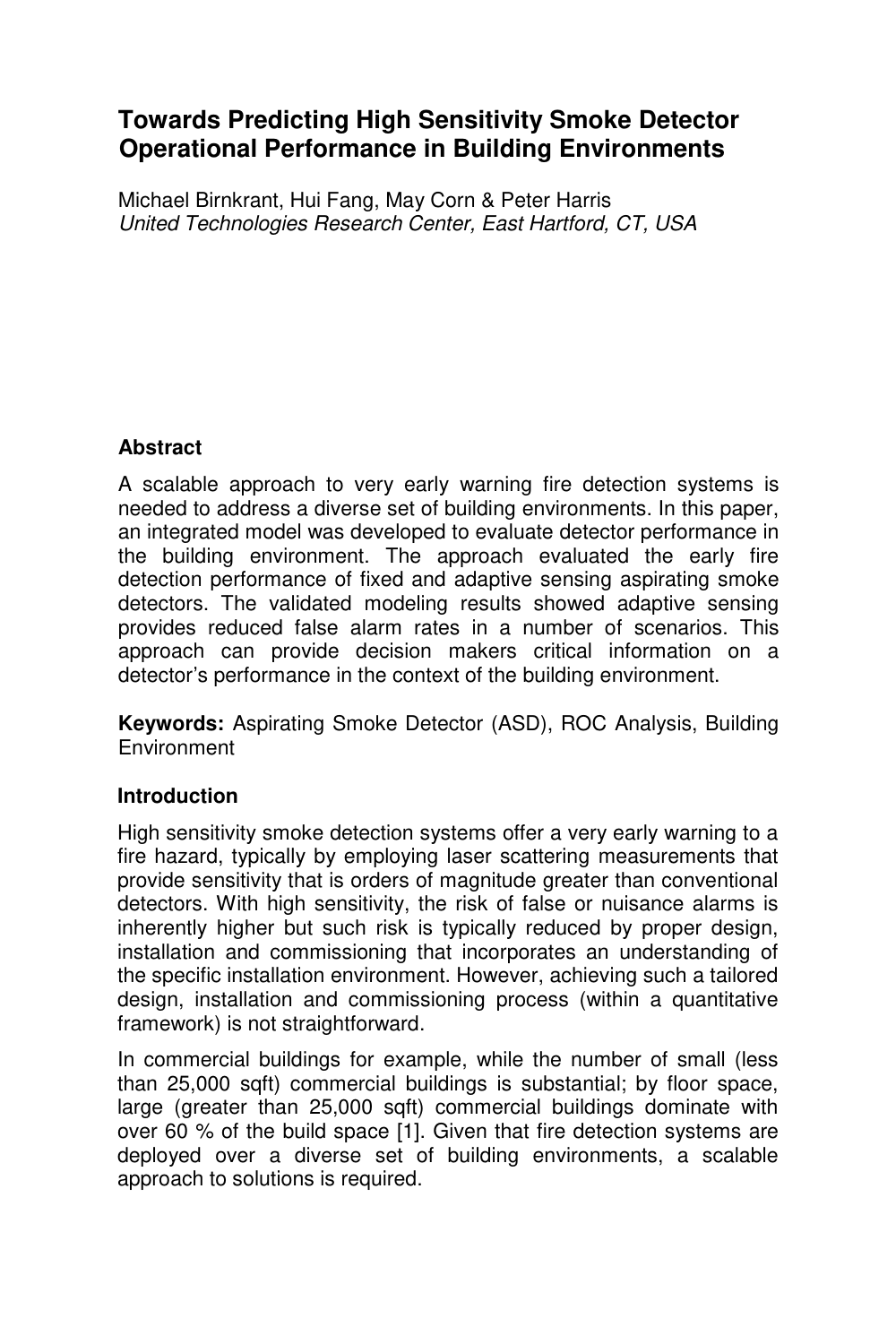High sensitivity smoke detection design philosophies for commercial buildings have been developed heuristically, which if not certified by outside agencies, cannot assure desired performance. A key gap is the design knowledge to relate point detection performance to the overall smoke detection system performance for long term exposures to a dynamic building environment. There is growing interest for modelling and optimizing the performance of the building's services at early stages of the construction project. This leads building engineers and owners to demand fire detection system performance tied to building operations and events.

Closing this gap would enable designers and building owners to better understand the impact of sensitivity, latency and detector false alarm rates (FAR) in the context of a given building environment. This would enable more informed and consistent smoke detection system setting selection, including the threshold selection or the use of adaptive algorithms.

### **Background**

Significant advances have been made recently on developing methodologies for predicting the performance of smoke detectors. In 2008, the NFPA published a report on a validated engineering methodology to calculate and accurately predict the response time of spot-type and aspirated smoke detection systems exposed to specific cases of incipient fires and growing fires [2]. In addition, experiments conducted by Dinaburg and Gottuk (2012) demonstrated a method and apparatus for controlling smoke concentration levels to measure the drift and sensitivity of air sampling detectors (ASDs) during exposure to small levels of smoke [3]. Utilizing the 2012 results, James Milke, John Vythoulkas and Yun Jiang demonstrated a method to simulating response time and sensitivity impact on ASDs with respect to low ambient smoke levels [4].

These findings provide a basis for understanding the detector model's sensitivity in particular situations, such as after a pre-exposure to a background level of smoke. These studies are first steps towards addressing the need for methodologies that evaluate the impact of sensitivity, latency and detector FAR in the context of the building operation.

While the sensitivity of a detector has been reliably predicted with methods as previously mentioned, modelling the probability of nuisance alarms during the detector's lifetime involves the creation of more complex models of the building's environment and its long term evolution.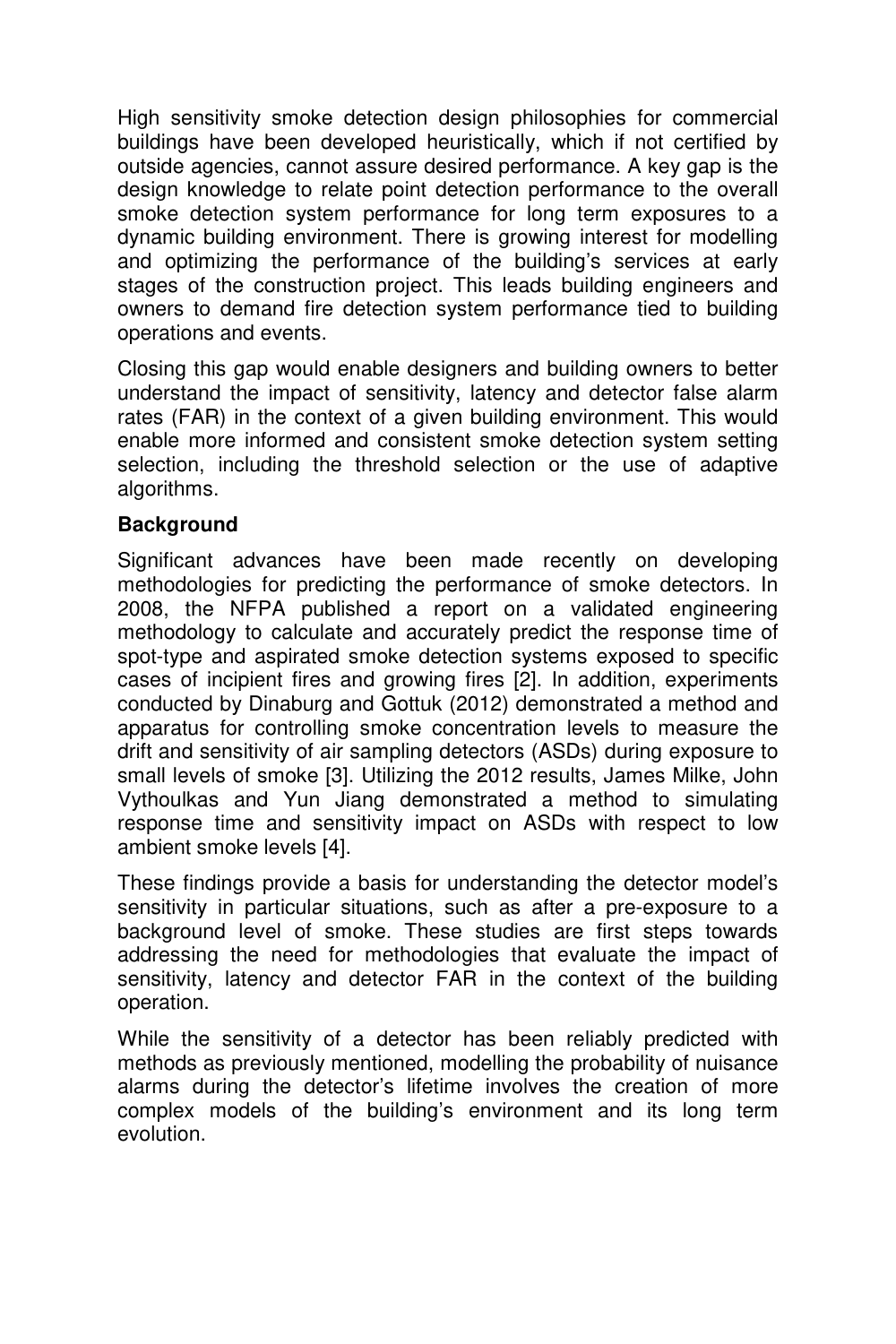## **Objective**

To develop a methodology for calculating and visualizing the operational performance of aspirating smoke detectors during long term exposures to characteristic building environments.

The key metrics of the classic ROC analysis are true positive rate (TPR) (which, in our case, characterizes the probability of the detector providing an *early* fire detection) and FAR. The joint representation of these metrics for a representative operation time will allow evaluating the reliability of a detector to detect smoke and minimize disruptions due to nuisance and false alarms.

## **Model Development**

The model developed focuses on linking building operations to ASD operation by calculation of the receiver operator characteristics (ROC). This approach provides a graphical means to measuring a smoke detector performance [5]. Ultimately, such a model is intended to support the evaluation of detector performance over days and years (with environmental variability) and to determine the impact to alarm decisions made every second. Towards this goal, separate models were created to simulate building operations, smoke and nuisance events, detector performance and algorithms. The building operation, events and detector models were experimentally derived while the algorithm models were developed in C-code and run on Matlab and Visual Studio.

The decision to experimentally derive versus simulate components of the model is based on the estimated accuracy gained from each approach. Historical data and known relationships for detectors in specific building environment are substantial and likely of higher fidelity than a standalone simulation. Given a specific building environment, there remains a vast range of potential nuisance or fire events which can vary significantly, with any one test not being representative of the potential range of scenarios. Simulation of such events can cover a broad array of conditions beyond what is possible with experiments alone. Finally, the algorithm performance is simulated using the actual algorithm embedded within the detector to provide true representations of the response.

The integration of each model is achieved by providing a common input and output enabling the output from the building operation and events models to be inserted into each detector model. The output of the detector model then flows to the algorithm model. The final output, the alarm decision, is then tied back to the building operation and event inputs.

For the purpose of illustrating the utility of such a model, a test case was chosen that could readily be validated with experimental data.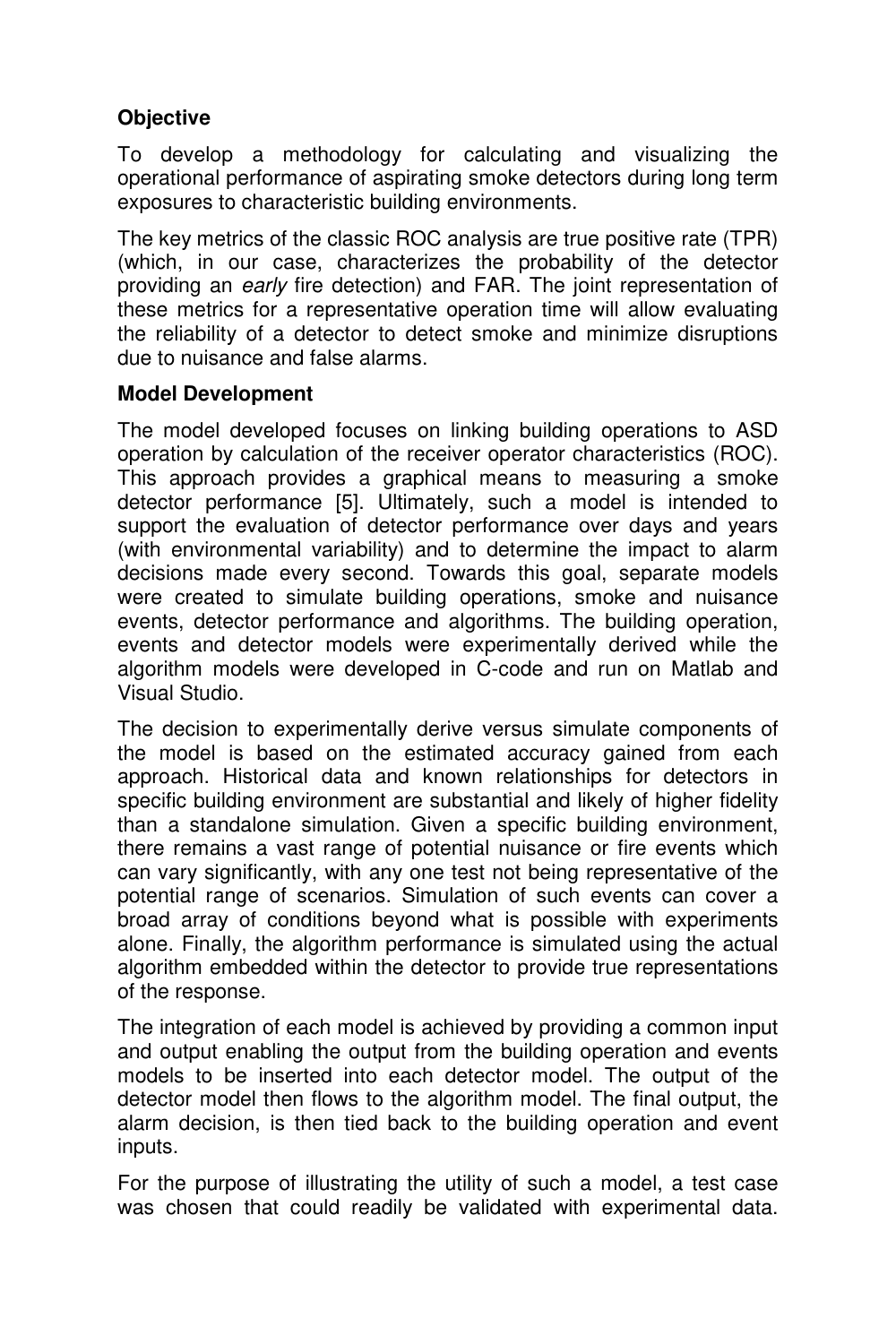The test case consisted of an elevated and sustained ambient pollution level created by a typical daily event in a given building, represented in our experiments by a paraffin candle lit twice per day and then snuffed. Candles were lit at 9 am and 6 pm and allowed to burn for 15 min before being extinguished.

This experiment is intended to serve as an easily reproducible test case for the purpose of model validation. At the same time, it provides insight into a potential operational scenario a building owner may face: in a warehouse a diesel truck starts every morning in preparation for loading of refrigerated goods for delivery runs, altering the ambient pollution level but not representing an actionable fire or smoke event. Such a scenario can highlight the tradeoffs between fixed vs. adaptive sensitivity approaches with respect to detector true positive and FAR.

The experimentally derived detector model incorporates the detector's front end response (DUT 1's detector readings with respect to smoke concentration shown in figure 1). ASD detectors typically have a large dynamic range with nonlinear responses. Each manufacturer's detector performs a calculation of this response before calculating the sensitivity and alarm levels. This linearization is based in the transfer function of the circuit which needs to be experimentally validated in order to build a simulator. The following steps were followed in our case:

- 1. In a smoke tunnel, create very slow ramps that increase the smoke density up to 0.2 % obs/m and get the particles density vs the laser head response (the obscuration in this case has to be estimated from the particles concentration).
- 2. Create in a smoke tunnel slow ramps that increase the smoke density up to 2 % obs/m and get the obscuration vs the laser head response.
- 3. Create in a smoke tunnel ramps that increase the smoke density up to 20 % obs/m and get the obscuration vs the laser head response.
- 4. Smoldering fire testing in a fire room and get the obscuration vs the laser head response.

By experimentally validating the transfer function of the detector circuit, Figure 1, the relationship between %LH and smoke concentration can be determined. Characterizing this transfer function for different detectors will allow using the same stimulus model to compare the behavior of different detector models.

For the simulation of our device with adaptive algorithm, the source code of a Detector Under Test (DUT) 1 was used. The hardware dependencies to sensors are emulated in a model-view view model application that provides synthetic inputs. The use of visual studio allowed the algorithm code to be separated from the user interface and hardware. Using this approach, data is fed to the application and the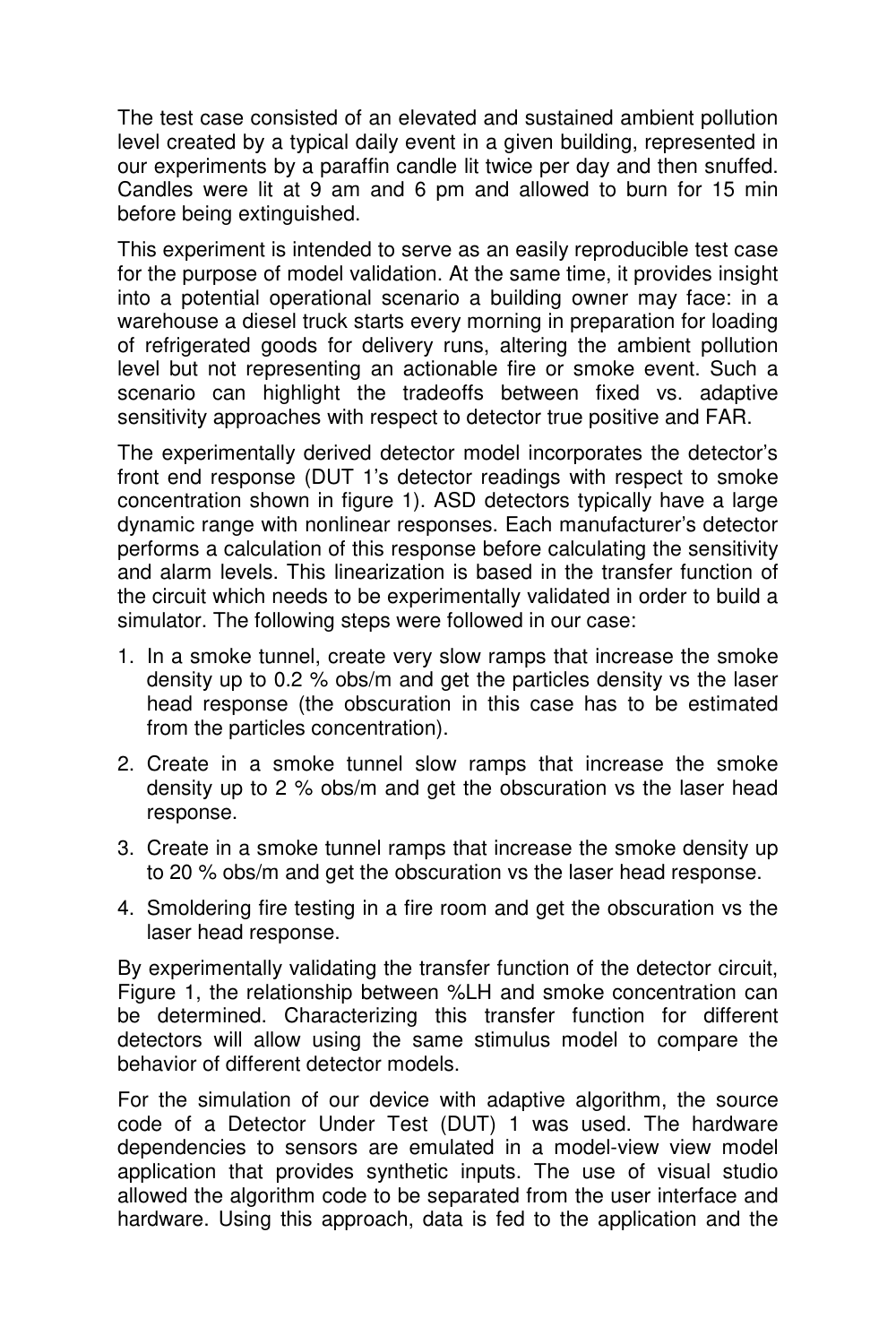firmware clock is sped up to reduce computation time. The algorithm model environment can simulate the decision making of both fixed and adaptive sensitivity algorithms. The obscuration, laser head value, and alarm threshold is then output in an Excel spread sheet for ROC analysis.

After incorporating the model components described above, evaluation of an ASD during long term operation in building environments can be performed in terms of true positive and FAR. Note that in this paper we maintain the TPR naming used for classic ROC analysis. The TPR is defined as the ASD's identification of the fire event in the incipient stages. The definition relates to the operation of high sensitivity smoke detectors for early warning.



Figure 1. Experimentally derived relationship between the smoke concentration observed in the environment and the detector readings needed for the algorithms.

A measure of a system's ability to balance performance can be represented graphically with an ROC curve as shown in figure 2. In an ROC curve, a given detector performance is plotted as the probability of early detection or TPR as a function of the FAR (Specificity). Each point represents a sensitivity / specificity pair corresponding to the fire detection threshold settings selected in a particular detector. Given that typical building owner/operators expect high rates of detection with low FAR, the measure of performance is then evaluated as the minimum distance from any point in the ROC curve to the ideal goal (100 % fires detected early with 0 false alarms. Goal is represented as a 'star' in figure 2).

The representation of the detector performance with an ROC curve enables understanding and communicating the impact that the alarm threshold has on performance. The choice in alarm threshold for fixed sensitivity systems provides a specific sensitivity / specificity performance. The overall detector performance is fixed. This means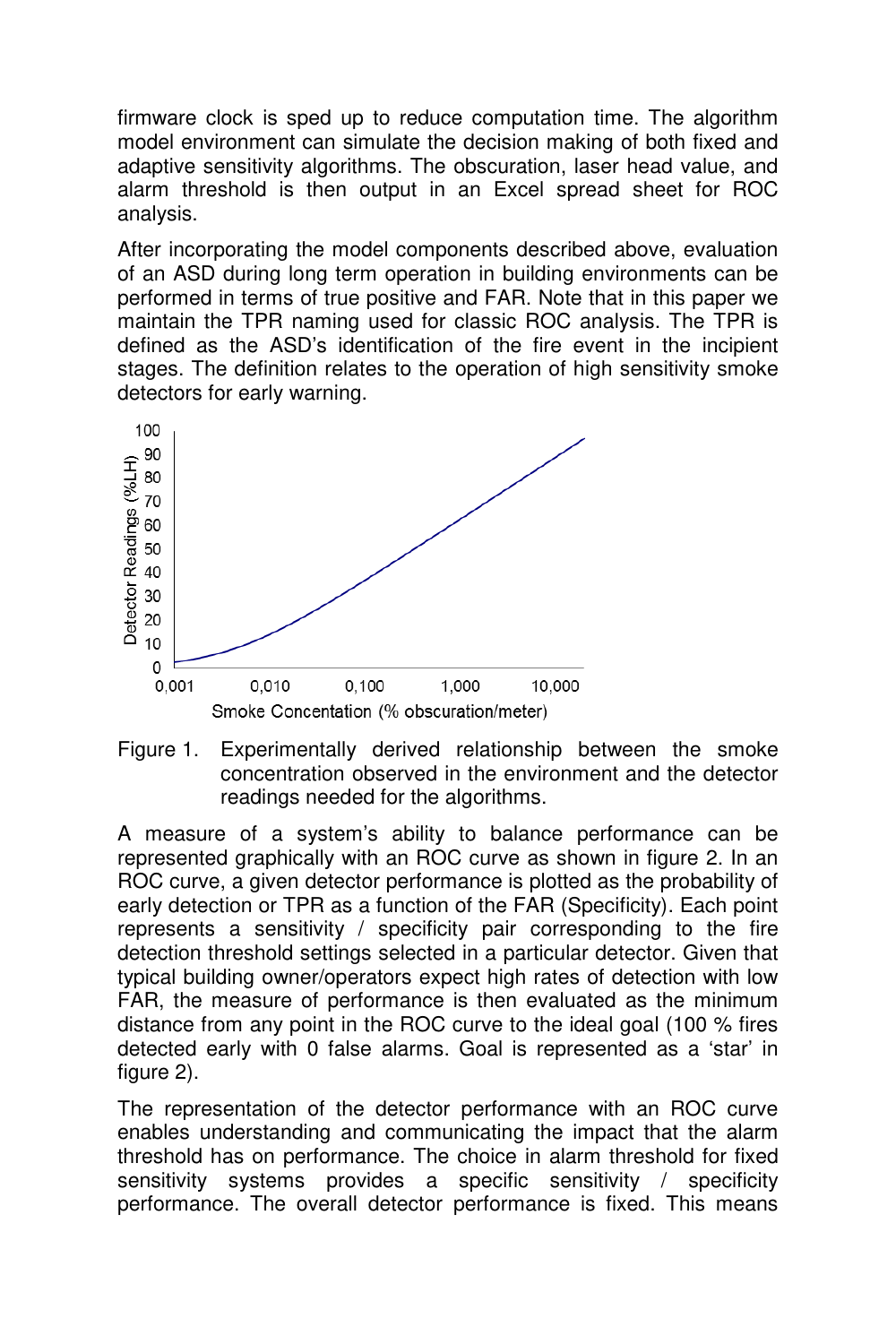that earlier detection is a trade for higher FAR and potentially inferior performance given the false alarm tolerance. In the current study, the DUT 1 and DUT 2 utilize fixed sensitivity to determine the presence of smoke.

However, algorithms and hardware that provide adaptive decision making capability moves the detector performance closer to the goal (figure 2). This enables a detector to provide equivalent or better sensitivity at lower FAR. The adaptive sensing approach studied utilizes the fluctuations in the background particulate levels to adapt the alarm threshold. The DUT 1 studied in this paper has an additional setting that utilizes adaptive sensing to set the alarm threshold. Looking at the detector over an extended period of time, it can be inferred that the sensitivity of the detector to a fire remains constant, as it adapts to the fluctuations caused by the ambient conditions. This enables adaptive sensitivity to keep constant the ratio between true alarm events and probability of nuisance alarms during the detector life. The approach shifts the overall detector performance closer to the goal.





#### **Experimental Validation of Model**

A key component of the model development was the validation of the detector simulation. Five detectors were used in the study: Two detectors for study and 3 reference detectors. Four DUT were connected to a smoke distribution box: The two detectors for study were a Kidde Senator 100 and a Vesda-VEU; the two reference detectors are a Kidde Senator 200 and a Vesda-VLP. An additional ASD was used to pump smoke into the distribution box as well as monitor the smoke level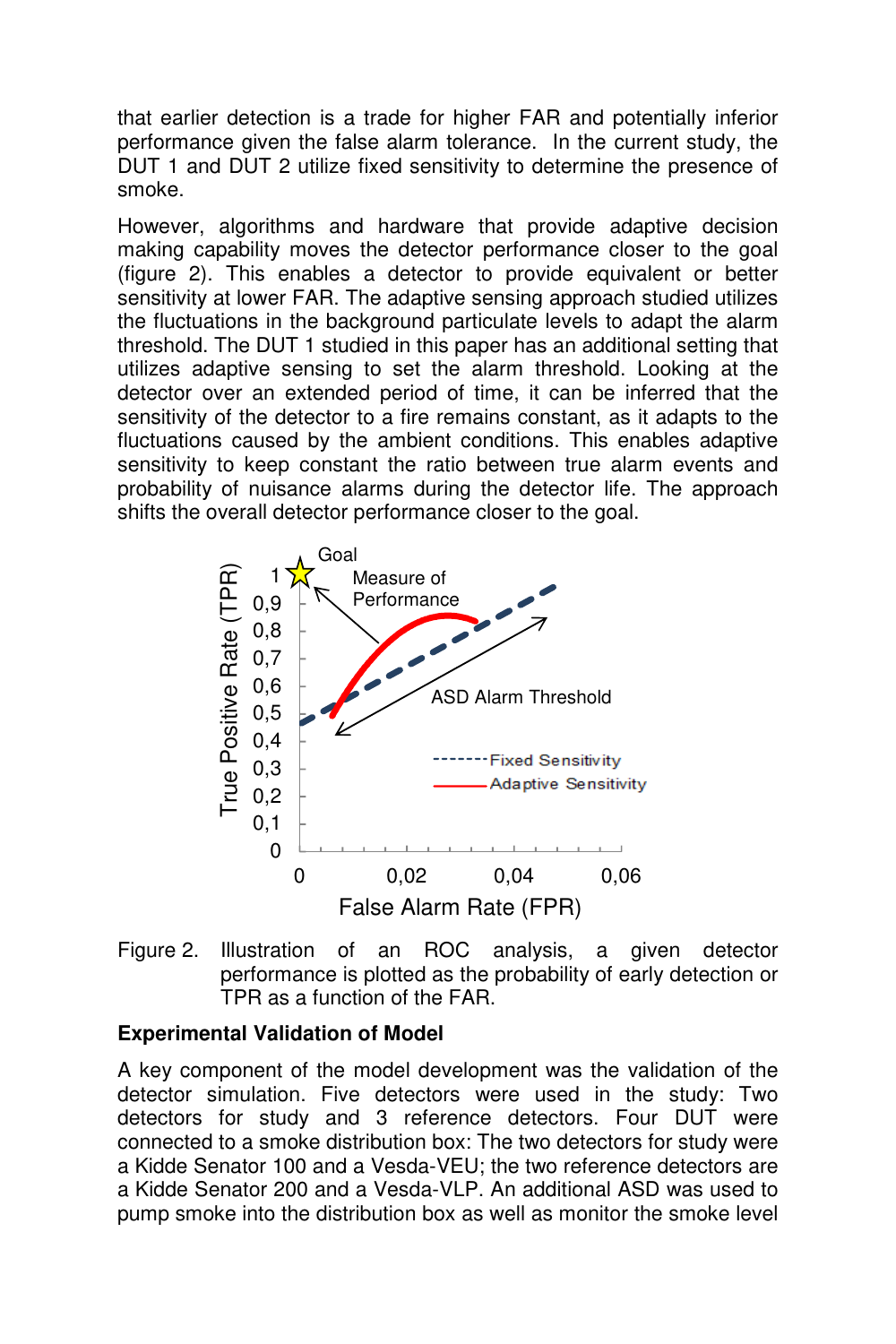input. Sampling air is transported via conventional 27 mm air sampling pipes. The tests have been executed at a stable environmental lab temperature of 22 ºC.

The endcaps and holes of the detectors inlets were been calibrated in order that all DUT aspirate the air at an average speed of 2 m/s to provide a transport time from fire room to detectors of < 30 seconds. The exhaust pipe returns the sampled air into the chamber as well to maintain the equilibrium of differential pressures.

In order to ensure all detectors saw the same levels of smoke at the same time, measurements were conducted in a sealed chamber and connected to a smoke distribution box. Smoke was pumped from the fire room to the distribution box via an ASD Smoke detector to monitor the smoke levels being transferred to the distribution box. This detector provided the basis for the fire test ground truth. The two other reference detectors were placed inside the distribution box to monitor smoke distribution within the distribution box. The homogeneity of the smoke seen by the detectors was then validated using four EN54-20 standard cotton wick fires with permutation of detector positions between tests. The detector responses matched within 0.02 % obs/m and 5 seconds.



Figure 3. Picture of experimental test rig and schematic showing the test setup.

Alarm conditions and laser head values were recorded for the Kidde Senator100 and Vesda-VEU at a rate of 0.003 Hz. The sample values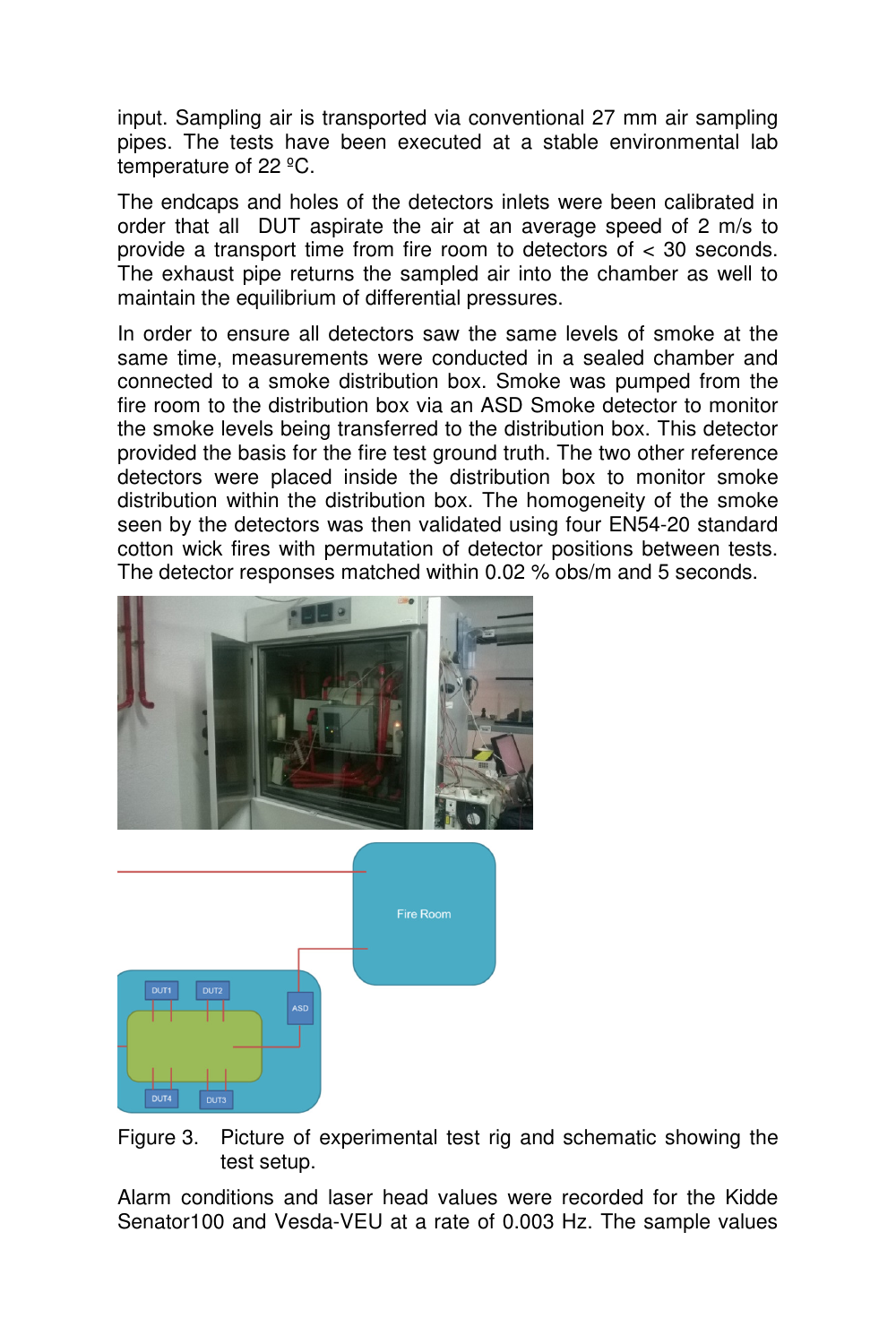correspond to the highest value obtained during this period to ensure we capture alarm conditions. The period of time was chosen based on the resolving power needed to describe the smoke conditions and capture performance of the detectors with respect to multiple, slowly evolving, smoke conditions. The sensitivity settings for the Vesda-VEU and the Kidde Senator100 were 0.4 %obs/m and Alarm Factor 2, respectively. These settings were selected to maintain a high degree of fidelity between the detector responses.

The model validation test included a mix of nuisance sources and real smoke events over ten days to simulate a building environment. In the tested scenario, 24 hours of background data was collected. This was followed by a series of nuisance events, in this case elevated background particulate levels, generated by 2 candle burnings per day over 4 consecutive days. A period of 5 days of no nuisance events followed. Finally, the test concluded with a standard BS6266 single wire burn test, representing a real fire event.

#### **Performance Analysis using ROC**

ROC analysis was used to compare the performance of fixed and adaptive sensing algorithms for ASD. The comparison requires measurement of performance with respect to a ground truth. In the present case, we categorize the fire ground truth as the wire burn and the nuisance ground truth as the eight candles that were burned. The results from the fixed and adaptive sensitivity data sets were then analyzed to decide if the output of the detector was a true positive or a false alarm.

The ROC analysis is displayed in the figure below. In the fixed sensitivity operation, the detectors are able to identify smoke quickly leading to a higher true detection rate (Fixed threshold at 0.3 %Obs/m), but at the cost of an increase in false alarms. At the least sensitive setting, obscuration at 2.3 %Obs/m, the detector did not false alarm but the sensitivity was reduced by 50 %. This observation from the modeling results matched with the DUT 2 (blue diamonds). In fixed sensitivity operation, equivalent performance was observed for both detectors.

The adaptive algorithm performance (Red Squares) plotted in the figure below demonstrates how decision making improves performance. The improvement in performance predicted was then validated with DUT 1, which showed a reduced FAR at a TPR of 0.833. Note that the simulated results under predicted performance due to the conservative assumptions of the model. In the present case monitoring variance of background particulate levels provides the additional information necessary to improve the overall detector performance. The shift can be attributed to the detector monitoring the variance in the background particulate levels that occur over 24+ hours.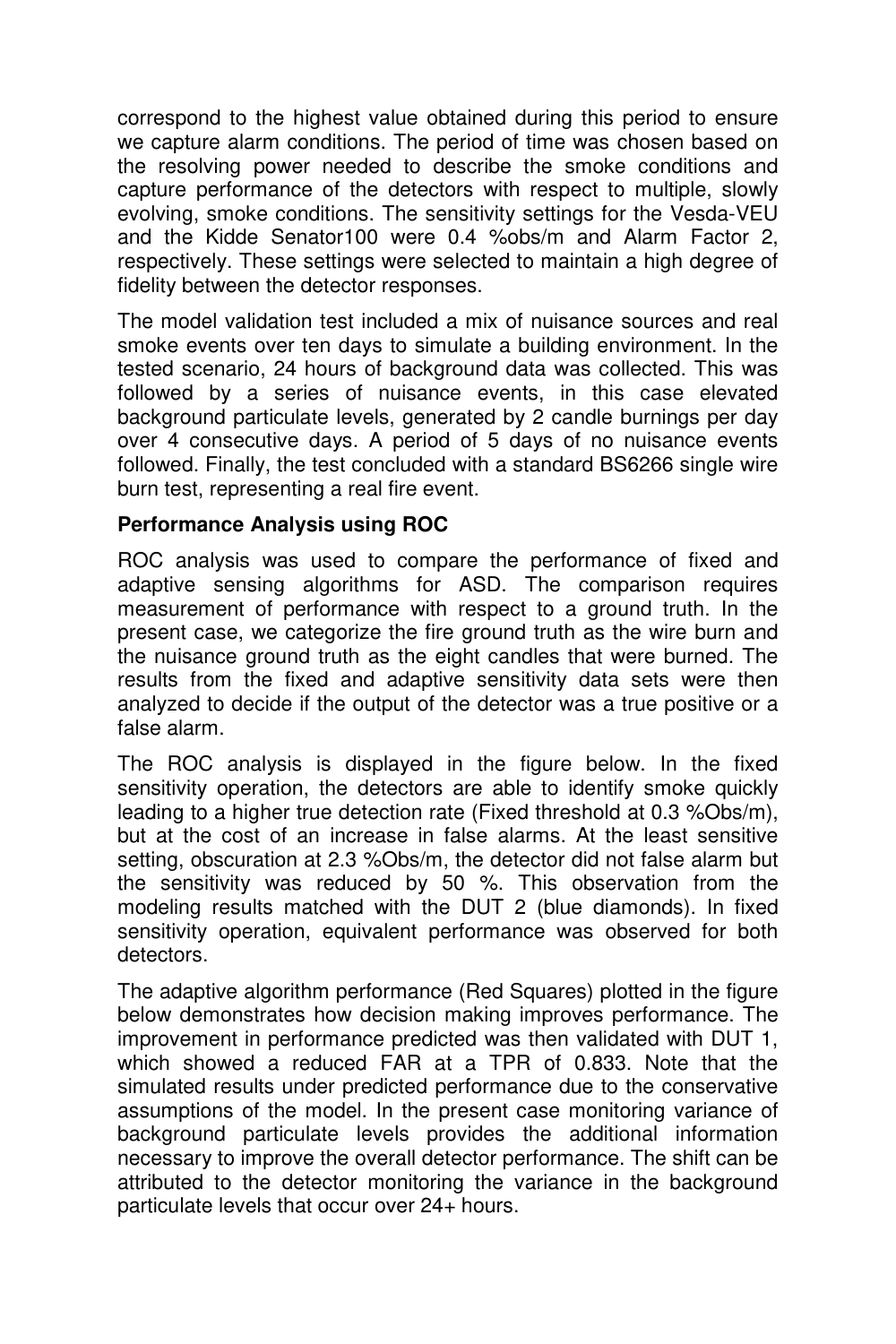A key requirement for a system level analysis is the availability of high quality, independent ground truth data. In the present case, the fire ground truth is defined as from the start of the wire burn test until 60 minutes afterwards. This means that a true positive detection occurs when the detector alarms for part or all of the 60 minutes. An increase in interdependence between ground truth data and the DUTs will generate spuriously high performance of all detectors. Given that high quality ground truth data is often lacking, comparisons of relative performance along a ROC may be more informative and avoid inherent test bias that may result from selection of ground truth data. As an example, fixed sensitivity detectors operating at different thresholds reflects positions on the ROC curve (in this case a straight line) enabling selection of a true detection rate (at the expense of the false positive rate), but has no impact on the overall shape of the curve. This is the case for comparing fixed threshold operation and adaptive sensing. However, improvements in performance are shown as movement of data points and curves closer to the goal of a 100 % true detection rate and 0 % FAR. In the present case we see adaptive sensitivity enables settings that improve the detector performance by changing the shape of the ROC curve.



Figure 4: Results from the ROC analysis

The model based approach combined with an ROC analysis demonstrates the ability to compare the overall performance of two fundamentally different ASD constructions. The results also show the improvement enabled by using adaptive algorithms. This finding is similar to previous work by Rose-Pehrsson on early warning fire systems for a specific naval application. In that case, early warning fire detection systems were experimentally evaluated with an ROC analysis to support detector down selection [6]. However, building applications can have a large number of operating conditions. This requires a model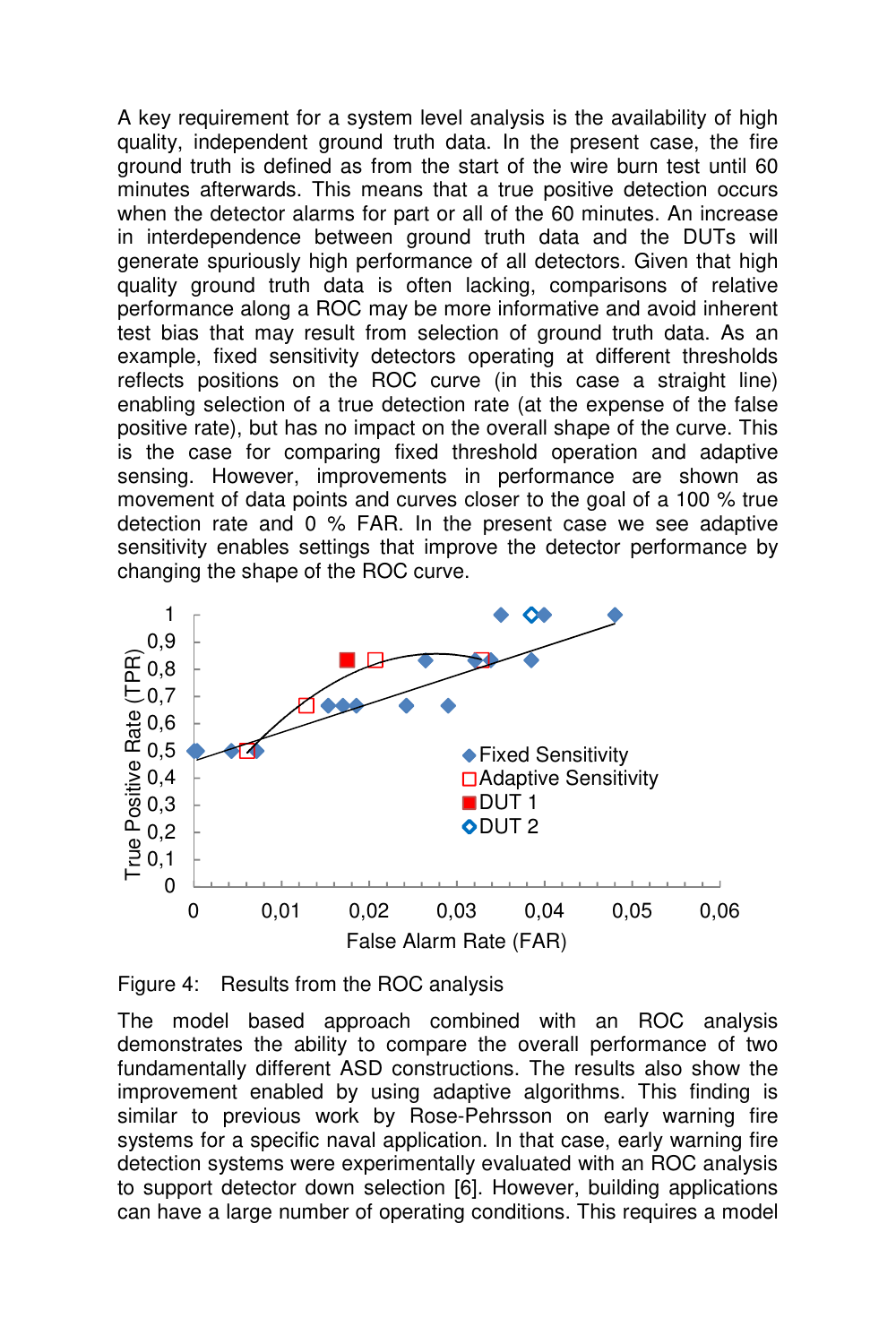based approach to analyze larger data sets required for building applications.

## **Discussion (extensions to other data sets)**

The model approach under development and presented in this paper can be applied to any building context and better illuminate the tradeoffs between early detection and false alarm risk. The benefit from visualizing (via ROC analysis) performance and drawbacks for various use cases for different ASD settings will provide more informed and consistent design decisions. Fixed threshold systems offer a rather predictable linear relationship between loss of sensitivity and false alarm probability. However, adaptive systems show a ROC performance that is generally closer to optimal but depends on the temporal profile of air pollutants and the dynamics of the adaptive algorithms. This makes ROC analysis further desirable to plan the configuration of ASD systems with adaptive sensitivity.

Any number of scenarios can be envisioned during ASD operation since the environment is dynamic. As a starting point, we confine the study to normal operating conditions. A system level study of performance is very dependent on the environmental data sets chosen for analysis. Achieving a balanced view of the detector requires evaluation over long operational periods in real environments substituted with a balance of simulated environments that span a diverse set of backgrounds.

The use cases in the present study will include situations that provide a balanced view of the scenarios. These scenarios are based on historical data of normal building operations with ASD systems installed for three scenarios:

- 1. Daily fluctuations operations in buildings that contain situations with frequent exposure to large fluctuations in background particulate levels.
- 2. Seasonal fluctuations operation over the course of a year that exposes ASD to fluctuations in background particulate levels.
- 3. Infrequent background fluctuations clean room/telecom/data center operations that have been built with an ASD and are under normal operation.

These scenarios are generated by hybrid datasets including synthetic data and/or data from real environments. Response time, sensitivity and FAR will be assessed in this context. An ROC analysis for fixed threshold and adaptive sensitivity will be analyzed for a given parameter. The overall detector performance will then extracted by evaluation of the ROC curve to distinguish between nuisance and fire cases.